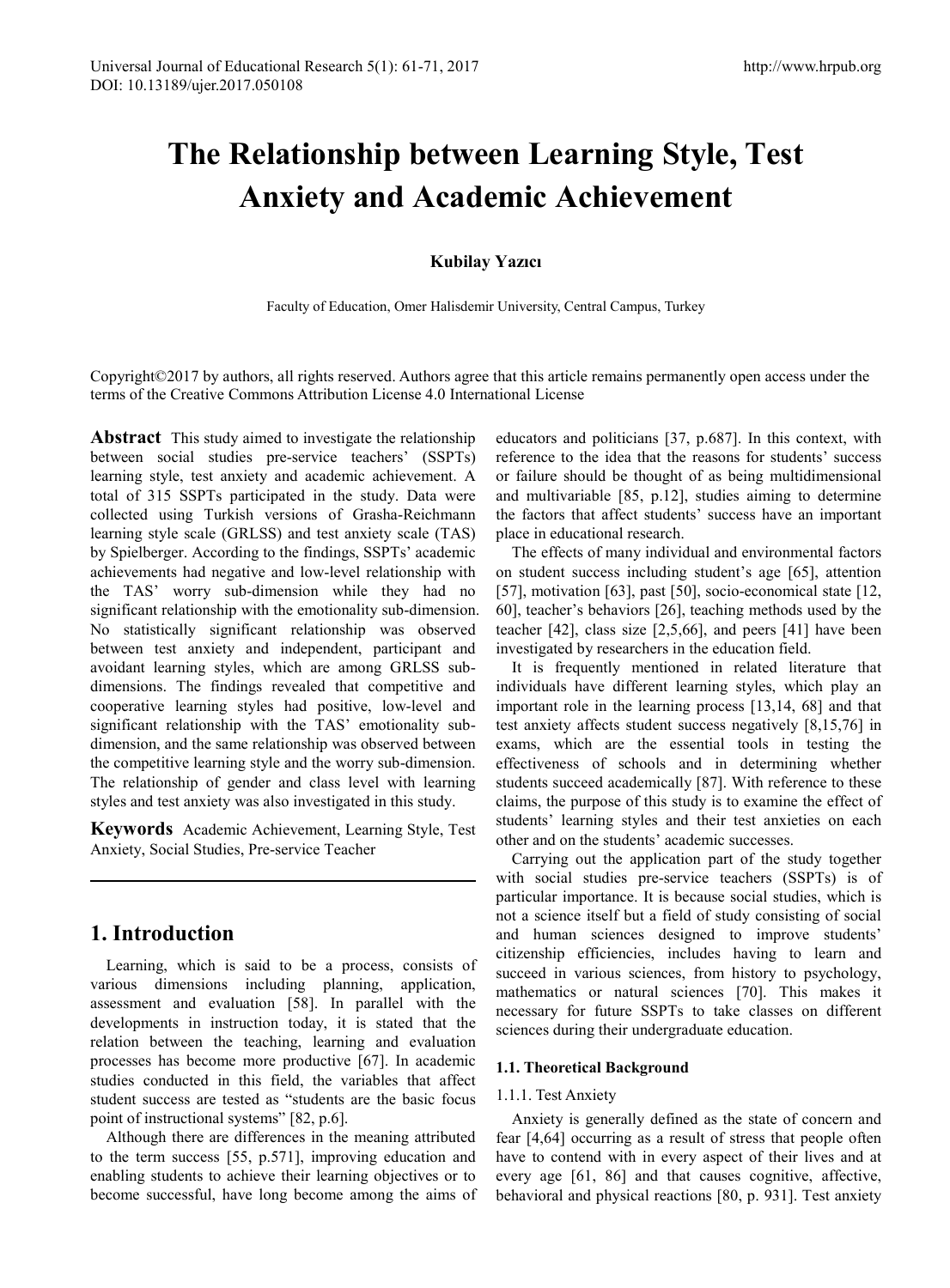is stated as an emotional reaction or state of stress that occurs before exams and lasts during the exam period [8, 48].

The terms fear of test and test anxiety that are used interchangeably in literature, although they have different indicators, should be given attention [3]. Fear represents the reaction to a specific observable danger while anxiety is an aimless state of concern [6]. It is stated that fear of test motivates a person as long as it is within reason [3] while test anxiety is said to affect students negatively, cognitively, sensually and behaviorally [7,15,18,76]. As a result of such negative effects of test anxiety on students, studies aimed at determining and minimizing the effects of certain factors on students' test anxiety levels have gained momentum, and suggestions for minimizing students' levels of test anxiety have been made frequently in literature [79]. Although various comments have been made about the origins of test anxiety, it is stated that many factors including socioeconomic and demographic variables, educational systems and cultural values of education [24], certain emotional states, students' past experiences and beliefs [64] affect the development of test anxiety.

#### 1.1.2. Learning Style

Following Dunn and Dunn's [31] claim that learning is individual and occurs differently at every single age and intellectual capacity, the idea that students have different preferences in the periods of receiving and processing knowledge [40], or their learning process works differently as they have different learning styles, is accepted among educators [40,49,62,69,75].

While there is not one single definition of learning style that is commonly accepted by everyone related to the issue [27], various definitions in which individual learning and student preferences are emphasized [30,53] and that are associated with personality [47,49] exist in literature. In brief, "Learning style is the usual way one prefers in the process of acquiring, proceeding and storing new information." [17, p. 290] and "… consists of distinctive behaviors which serve as indicators of how a person learns from and adapts to his environment. It also gives clues as to how a person's mind operates" [44, p. 234].

The characteristics of learning styles that enable individualized instruction [33] serve to understand how students receive information in different ways [21] and help learning process to occur systematically. With reference to the fact that even experienced teachers cannot determine all their students' learning styles through observation [32, p. 79], various learning style models/inventories have been developed. When related literature is examined, it is seen that more than 70 scales based on different classifications [45,51] exist including many well-known scales such as "Dunn and Dunn- Learning Styles Inventory", "Felder and Silverman- Index of Learning Styles", "Grasha-Riechmann-Student Learning Style Scales", "Gregorc Mind Styles Delineator", "Honey and Mumford- Learning Styles Questionnaire", "Kolb- Learning Style Inventory", "Myers-Briggs Type Indicator" and "Vermunt- Inventory of Learning Styles".

#### **1.2. Present Study**

The main purpose of this study is to determine whether there is a relation between SSPTs' learning styles, levels of test anxiety and academic successes. Besides this purpose, the effects of SSPTs' gender and class level on their learning styles and test anxieties are also tested. The research questions developed within the study are the following:

Research Question 1: Is there a relation between SSPTs' test anxieties and academic successes?

Research Question 2: Is there a relation between SSPTs' learning styles and academic successes?

Research Question 3: Is there a relation between SSPTs' learning styles and test anxieties?

Research Question 4: Does gender affect SSPTs' learning styles?

Research Question 5: Does gender affect SSPTs' test anxieties?

Research Question 6: Does class level affect SSPTs' learning styles?

Research Question 7: Does class level affect SSPTs' test anxieties?

# **2. Method**

This study was designed on the basis of Relational Screening Model, "a research model that aims to identify the existence and/or level of covariance between two or more variables" [54, p.81].

#### **2.1. Participants**

The study group consists of 315 SSPTs ([1] class: 42 females + 40 males: 82, [2] class: 35 females + 41 males: 76, [3] class: 46 females + 40 males: 86, [4] class: 34 females  $+$  37 males: 71) out of 399 SSPTs (186 females, 213 males) studying in the Department of Social Studies Education, Primary Education Department, Faculty of Education, Ömer Halisdemir University. The participants were chosen on a voluntary basis and 79 SSPTs who did not volunteer or could not be contacted anymore at the time the screening was conducted were not included in the study group. Also, the responses of five SSPTs who did not fill out the personal information part of the form or ranked more than one answer for some items were no longer included in the analysis.

#### **2.2. Data-gathering Instruments**

The Grasha – Riechmann Learning Style Scale (GRLSS),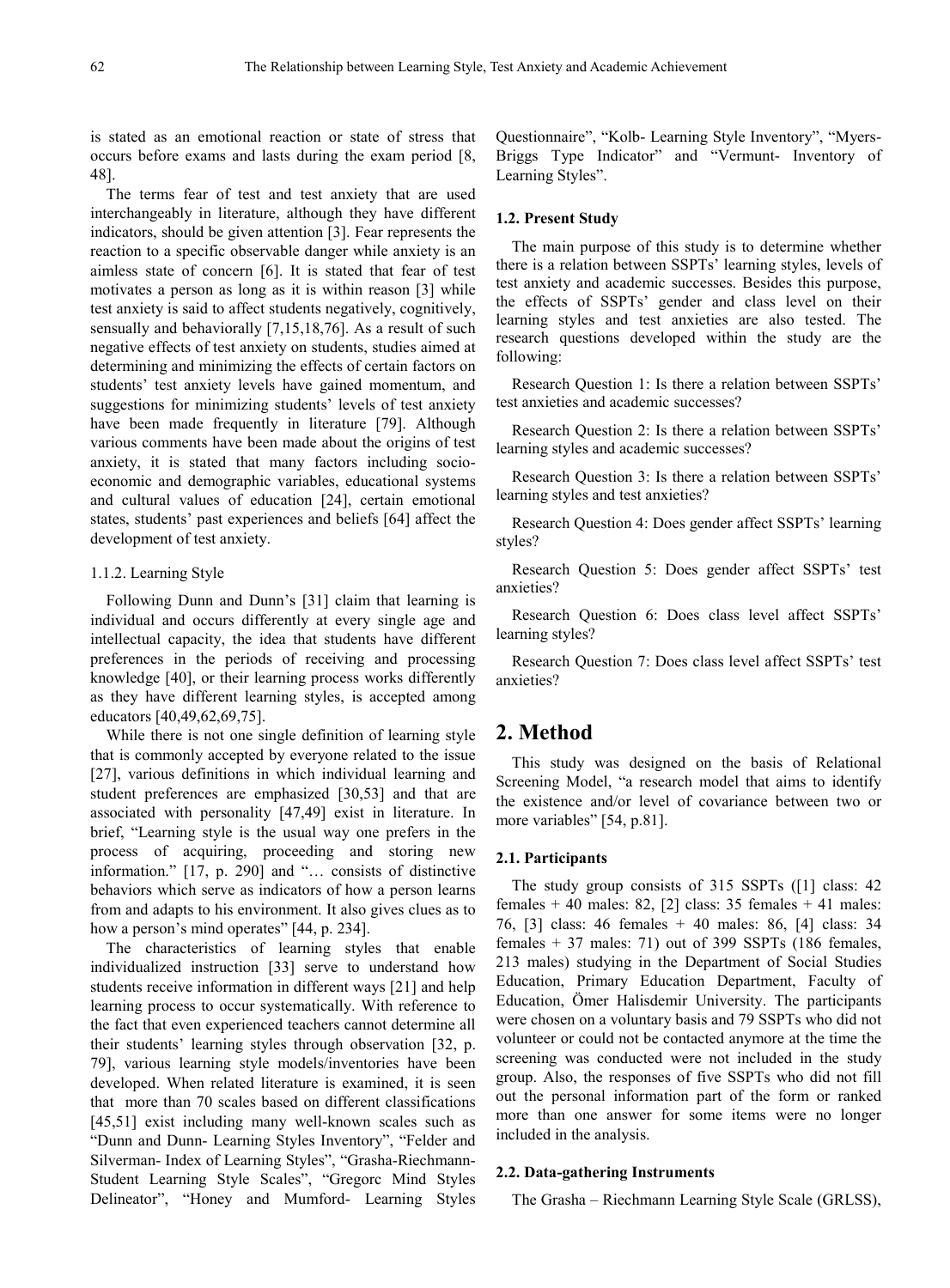the Test Anxiety Scale (TAS) and the Personal Information Form (PIF) were used as assessment tools in the study.

#### 2.2.1. Test Anxiety Scale

TAS, the original of which was developed by Spielberger in 1980 and consisted of worry and emotionality subdimensions, is a Likert-type scale with 20 items. The scale was adapted to Turkish by Albayrak Kaymak [1] and Öner [72]. Internal consistency, which was found to be between .92 and .96 in the statistical process conducted by Spielberger was calculated to be between .82 and .92 in the Turkish form of the scale. Item load value in the original form was between .61 - .69 while it was between .46 and .53 in the Turkish form [1, p.62]. The factor analysis of the Turkish version of the scale showed that 12 items comprised the emotionality dimension and eight items formed the worry dimension as in the original form. Cronbach's Alpha value for the whole scale was calculated as 0.87 [72,73]. However, Cronbach's Alpha value in this study was found to be .92.

The highest point to reach in this scale is 80 while the lowest is 20 [1, p.56]. The point taken from the scale also indicates how high the student's anxiety level is [73]. Participants responded on a 4-point scale ranging from  $1 =$ Never, 2= Sometimes, 3= Often, to 4= Always. The main reasons why TAS was used in this study are the following:

- to show statistically that the scale developed by Spielberger (1980) still preserves its actuality and reliability in Turkey and that it may be considered as a cross-cultural scale considering the fact that it was used in more than 20 countries including Israel, Norway, India, Pakistan, Italy, China, Hungary and Greece [10,83] and
- to state that the scale is appropriate to a wide range of age groups [1, p. 56] and that it can be applied for testing university students' test anxiety [18].

#### 2.2.2. Learning Style Scale

The Turkish version of the GRLSS [78], by Sarıtaş and Süral [81], was used in this study. It is a five-point Likert scale with 60 items and six dimensions, namely Independent, Dependent, Collaborative, Competitive, Participant and Avoidant. The Cronbach's alpha value during the adaptation of the scale into Turkish, was measured as .80 for the whole scale [81]. Cronbach Alpha value in this study was found to be .92. Participants responded on a 5-point scale ranging from  $1 =$  completely disagree, to 5= fully agree.

Some characteristic features revealed by students in the dimensions existing in the scale, stated by Riechmann and Grasha [78, p.221-222] were the following:

- *"1. Independent. This response style is characteristic of the student who likes to think for himself…*
- *2. Dependent. This style is characteristic of the student who shows little intellectual curiosity and who learns only what is required…*
- *3. Collaborative. This style is typical of the student who feels he can learn the most by sharing his ideas and talents…*
- *4. Competitive. This response style is exhibited by the student who learns the material in order to perform better than others in the class…*
- *5. Participant. This style is characteristic of the student who wants to learn the course content and likes to go to class.*
- *6. Avoidant. This response style is typical of a student who is not interested in learning the course content in the traditional classroom…"*

The main reasons for using the Turkish version of GRLSS [81] in this study are the following:

- It is stated that the learning style scale developed by Grasha and Riechmann contains all the psychological-type theories, making it strong and ready to be used in determining the individual differences that have impacts on learning [43, p.119-120].
- Due to the dimensions and items included in the scale, GRLSS is an appropriate scale to determine the learning styles of university students [81] and it has a structure focusing on the attitudes of students to teachers, other students, classroom activities and learning style in general [16,27,28].

#### 2.2.3. Personal Information Form

The gender, class level and general academic averages of the students studying in the Department of Social Studies Education were included in the PIF. Having regard to the fact that general academic average is the most correct and reliable tool to determine the success level of students at graduate level [77, p. 354], the SSPT success levels in this study were assessed based on general academic achievement scores. Because the general academic achievement averages in the university where the study took place are graded using a four-point grading system, students were asked to rank their general academic averages as "0 – 0.5", "0.51 – 1", "1.01 – 1.5", "1.51 – 2", "2.01 – 2.50", " $2.51 - 3.00$ ", " $3.01 - 3.50$ " and " $3.51 - 4.00$ ".

#### **2.3. Procedure**

Within the application process of this study, the steps taken in sequence were the following:

- Permission to use the Turkish versions of GRLSS and TAS were sought and received from the academicians who developed them.
- SSPTs were informed about the purpose of the study and about the process to be carried out in detail, and that inclusion to the study was voluntary.
- The PIF, GRLSS and TAS were distributed to the students within the same week and they were made to be applied within one class hour (45 minutes).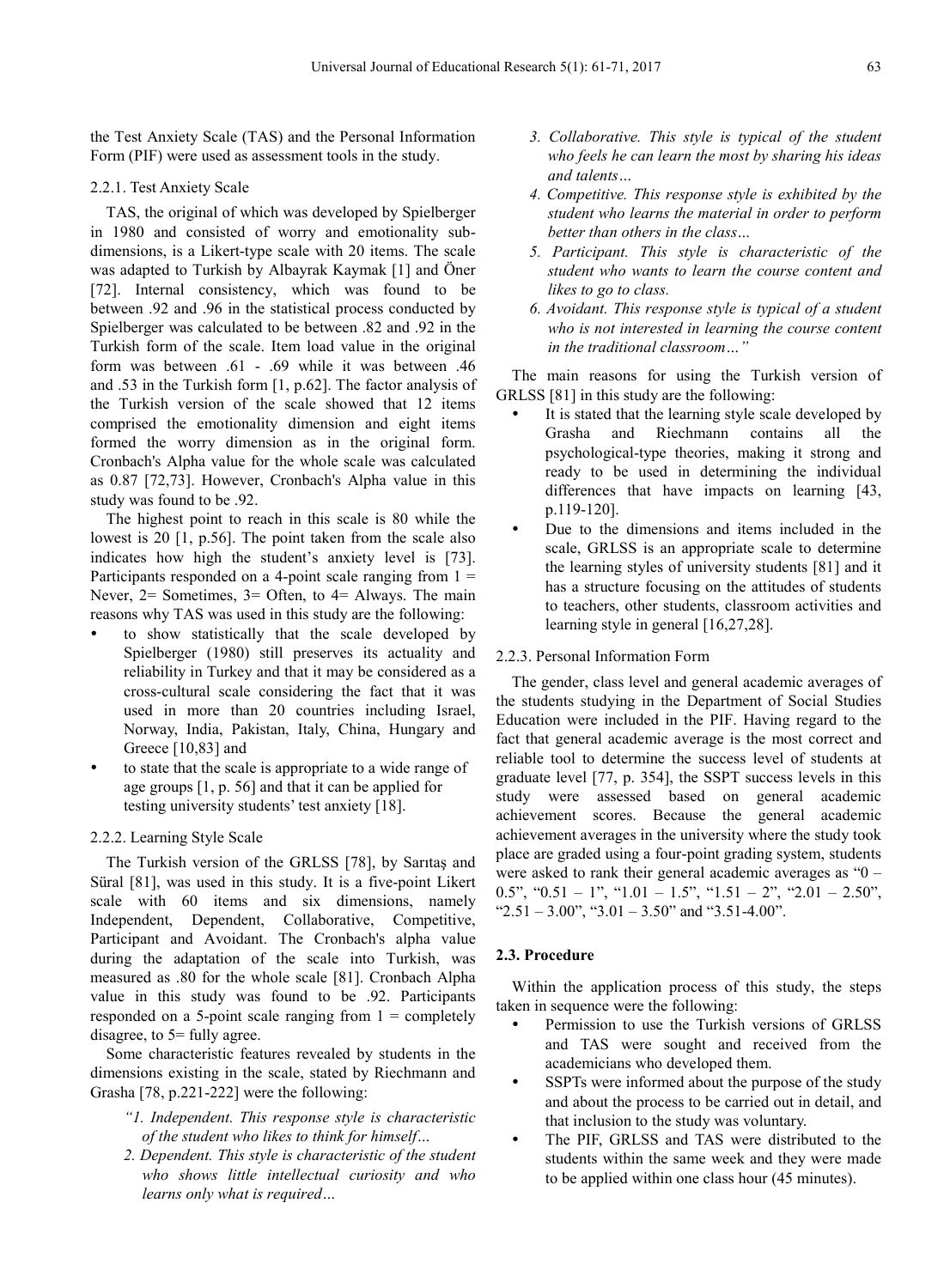- The responses of the SSPTs to the PIF and to the scales were statistically analyzed.
- Finally, the findings were discussed by supporting them with literature.

#### **2.4. Data Analysis**

Bivariate correlation, independent samples t-test and oneway ANOVA tests were used for the statistical analysis of the data; tables were created and descriptive statistics were used to create graphics. The correlation coefficients for "0.00-0.30", 0.31-0.70" and "0.71-1.00" were measured as low relation, moderate relation and high relation, respectively [11, p.32].

# **3. Results**

#### **3.1. The Relationship between "Test Anxiety" and "Academic Achievement"**

**Table 1.** The relationship of academic achievement with the whole test anxiety scale and its sub-dimensions.

|                         |   | Academic    | Dimensions of Test<br>Anxiety | Total        |       |
|-------------------------|---|-------------|-------------------------------|--------------|-------|
|                         |   | Achievement | Worry                         | Emotionality | Scale |
| Academic<br>Achievement | r |             | $-183**$                      | $-.057$      | -.111 |
|                         | p |             | .001                          | .312         | 0.50  |
|                         | n | 315         | 315                           | 315          | 315   |

\*\*  $p < .01$ .

When the SSPT levels of academic achievement and test anxiety were examined, no significant relationship was

found between academic achievement levels and TAS as a whole or only with the emotionality sub-dimension. However, it was seen that there was a significant, negative and low-level relationship between the worry subdimension and the academic achievement levels (Table 1).

## **3.2. The Relationship between "Learning Style" and "Academic Achievement"**

When the relationship was examined between SSPT's academic achievement levels and learning styles, which constitute the GRLSS, the following findings were observed:

Academic achievement levels have significant, positive and low-level relationship with independent, cooperative and dependent learning styles. There is positive, moderatelevel and significant relationship between participant learning style and academic achievement levels. A negative, low-level and significant relationship exists between avoidant learning style and academic achievement levels (Table 2).

## **3.3. The Relationship between "Learning Style" and "Test Anxiety"**

The analysis of the sub-dimensions of GRLSS and TAS showed that there was a positive, low-level and significant relationship between the dependent, competitive and participant learning styles and the emotionality subdimension. Such a relationship was also found between the competitive learning style and the worry sub-dimension. No significant relationship was found between the independent, avoidant and collaborative sub-dimensions in GRLSS and the worry and emotionality sub-dimensions in TAS (Table 3).

**Table 2.** The relationship between academic achievement and learning styles.

|                         | Academic |             | Dimensions of GRLSS |           |               |           |             |             |  |
|-------------------------|----------|-------------|---------------------|-----------|---------------|-----------|-------------|-------------|--|
|                         |          | Achievement | Independent         | Avoidant  | Collaborative | Dependent | Competitive | Participant |  |
| Academic<br>Achievement | r        |             | $.187**$            | $-.302**$ | $,138*$       | $.179**$  | ,108        | $,310**$    |  |
|                         | p        |             | ,001                | ,000      | .015          | ,001      | ,055        | ,000        |  |
|                         | n        | 315         | 315                 | 315       | 315           | 315       | 315         | 315         |  |

 $*p < .05$ . \*\*  $p < .01$ .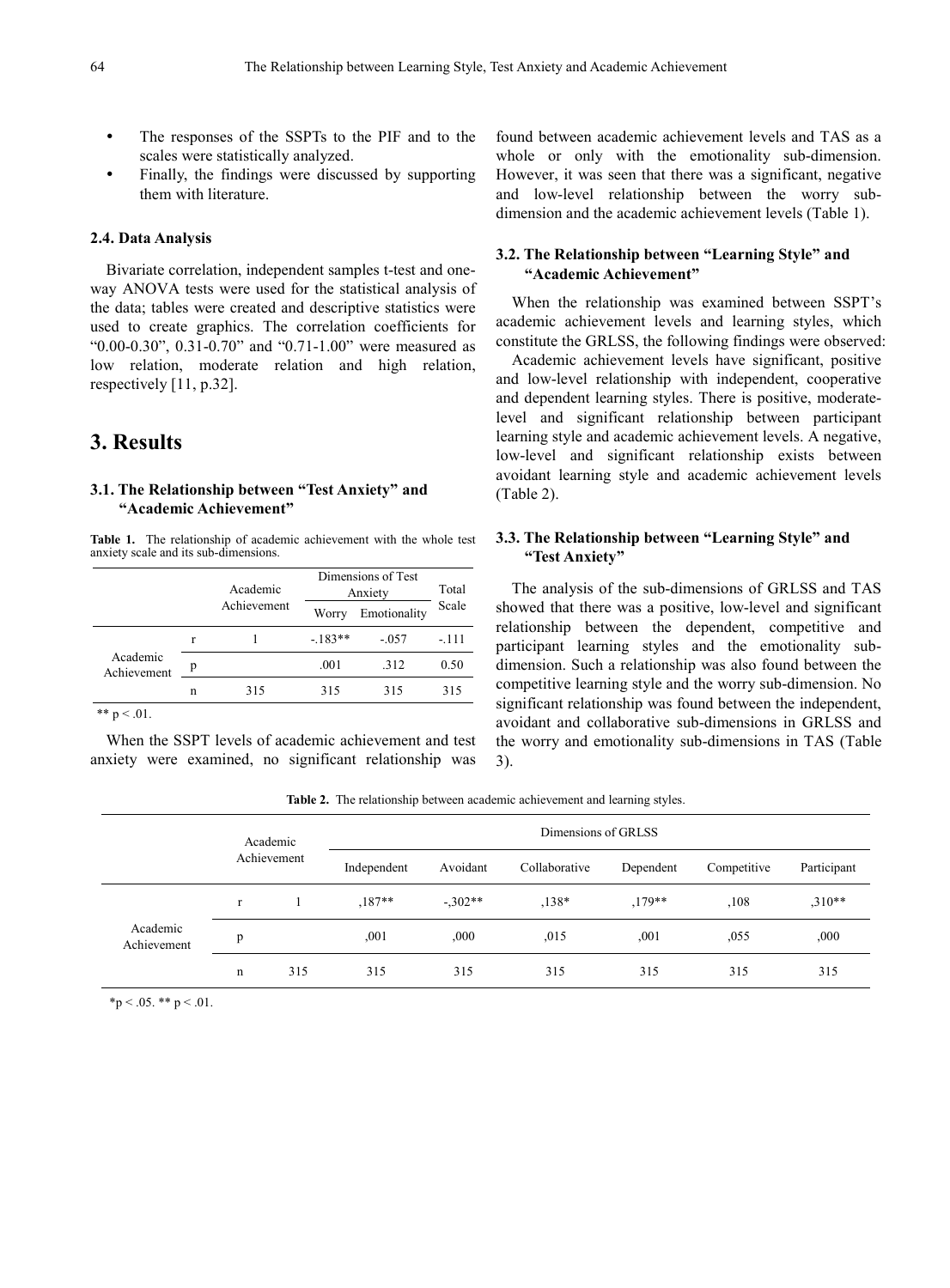|            |                 | Dimensions of GRLSS |              |              |                                              | Dimensions of TAS |              |                       |              |              |
|------------|-----------------|---------------------|--------------|--------------|----------------------------------------------|-------------------|--------------|-----------------------|--------------|--------------|
|            |                 |                     |              |              | Independent Avoidant Collaborative Dependent |                   | Competitive  | Participant           | Worry        | Emotionality |
|            |                 | $\Gamma$            | $\mathbf{1}$ | .039         | $.287**$                                     | $.201**$          | $.138*$      | $.233**$              | $-.103$      | $-.060$      |
|            | Independent     | $\mathbf{p}$        |              | .489         | .000                                         | .000              | .014         | .000                  | .067         | .292         |
|            |                 | $\mathbf n$         | 315          | 315          | 315                                          | 315               | 315          | 315                   | 315          | 315          |
|            |                 | $\Gamma$            |              | $\mathbf{1}$ | $-.105$                                      | $-.069$           | $-.231$ **   | $-.461$ <sup>**</sup> | .095         | .002         |
|            | Avoidant        | $\mathbf{p}$        |              |              | .063                                         | .222              | .000         | .000                  | .091         | .975         |
|            |                 | $\mathbf n$         |              | 315          | 315                                          | 315               | 315          | 315                   | 315          | 315          |
|            |                 | $\Gamma$            |              |              | $\mathbf{1}$                                 | $.383***$         | $.314***$    | .384**                | .030         | $-.011$      |
|            | Collaborative p |                     |              |              |                                              | .000              | .000         | .000                  | .600         | .847         |
| Dimensions |                 | $\mathbf n$         |              |              | 315                                          | 315               | 315          | 315                   | 315          | 315          |
| of GRLSS   | Dependent       | $\mathbf r$         |              |              |                                              | $\mathbf{1}$      | $.390^{**}$  | $.536**$              | .094         | $.148***$    |
|            |                 | $\mathbf{p}$        |              |              |                                              |                   | .000         | .000                  | .096         | .009         |
|            |                 | $\mathbf n$         |              |              |                                              | 315               | 315          | 315                   | 315          | 315          |
|            | Competitive     | $\Gamma$            |              |              |                                              |                   | $\mathbf{1}$ | $.542**$              | $.139*$      | $.132*$      |
|            |                 | $\mathbf{p}$        |              |              |                                              |                   |              | .000                  | .014         | .019         |
|            |                 | $\mathbf n$         |              |              |                                              |                   | 315          | 315                   | 315          | 315          |
|            |                 | $\Gamma$            |              |              |                                              |                   |              | $\mathbf{1}$          | .062         | $.116*$      |
|            | Participant     | $\mathbf{p}$        |              |              |                                              |                   |              |                       | .272         | .039         |
|            |                 | $\mathbf n$         |              |              |                                              |                   |              | 315                   | 315          | 315          |
|            |                 | $\Gamma$            |              |              |                                              |                   |              |                       | $\mathbf{1}$ | $.802**$     |
|            | Worry           | $\, {\bf p}$        |              |              |                                              |                   |              |                       |              | .000         |
| Dimensions |                 | $\mathbf n$         |              |              |                                              |                   |              |                       | 315          | 315          |
| of TAS     |                 | $\Gamma$            |              |              |                                              |                   |              |                       |              | 1            |
|            | Emotionality p  |                     |              |              |                                              |                   |              |                       |              |              |
|            |                 | n                   |              |              |                                              |                   |              |                       |              | 315          |

**Table 3.** The relationship of the whole TAS and its sub-dimensions with GRLSS sub-dimensions.

\*p < .05. \*\* p < .01.

#### **3.4. The Relationship between "Gender" and "Learning Style"**

When the relationship between gender and learning style was examined, it was seen that the independent learning style (t(313)=1.198, p>0.05), cooperative learning style (t(313)=.218, p>0.05) and competitive learning style (t(313)=1.263,  $p>0.05$ ) did not differ according to gender. However, the avoidant learning style (t(313)=4.491,  $p<0.05$ ), dependent learning style (t(313)=4.532, p<0.05) and cooperative learning style (t(313)=4,101, p<0,05) differed according to gender (Table 4).

**Table 4.** The distribution of GRLSS according to gender.

| Dimensions of GRLSS | Gender | n   | $\bar{x}$ | s    | t     | n        |  |
|---------------------|--------|-----|-----------|------|-------|----------|--|
|                     | Female | 157 | 38.55     | 4.02 | 1.198 |          |  |
| Independent         | Male   | 158 | 39.12     | 4.36 |       | .232     |  |
|                     | Female | 157 | 27.36     | 5.30 |       | $.000**$ |  |
| Avoidant            | Male   | 158 | 30.33     | 6.37 | 4.491 |          |  |
| Collaborative       | Female | 157 | 37.97     | 5.20 |       | .828     |  |
|                     | Male   | 158 | 38.11     | 5.65 | .218  |          |  |
|                     | Female | 157 | 39.27     | 3.90 | 4.532 | $.000**$ |  |
| Dependent           | Male   | 158 | 37.13     | 4.46 |       |          |  |
|                     | Female | 157 | 34.47     | 6.31 |       |          |  |
| Competitive         | Male   | 158 | 33.43     | 8.20 | 1.263 | .208     |  |
| Participant         | Female | 157 | 38.17     | 4.88 | 4.101 | $.000**$ |  |
|                     | Male   | 158 | 35.66     | 5.89 |       |          |  |

\*\*  $p < .01$ .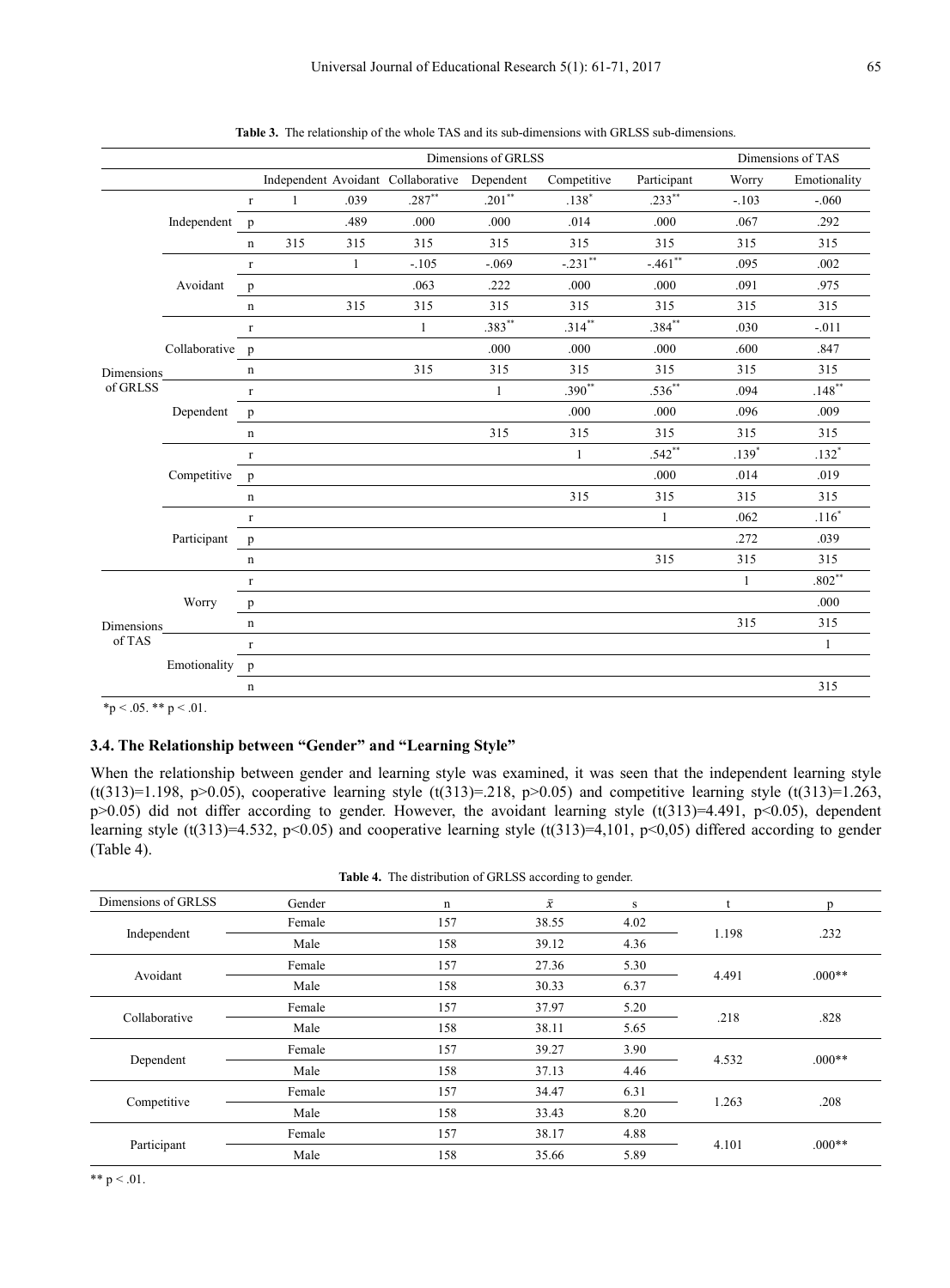The averages obtained after the analysis showed that the difference observed in avoidant learning style was in favor of males while that in dependent and cooperative learning styles was in favor of females (Figure 1).



**Figure 1.** The distribution of learning styles according to gender

#### **3.5. The Relationship between "Gender" and "Test Anxiety"**

In terms of the relationship between the gender of SSPTs and their test anxieties, it was seen that the worry subdimension of TAS  $(t(313)=1.939, p>0.05)$  did not differ according to gender whereas the emotionality subdimension  $(t(313)=4.394, p<0.05)$  and the whole scale

 $(t(313)=3.611, p<0.05)$  differed according to gender (Table 5).

When the averages were examined, it was seen that the test anxieties of female students were higher (Figure 2).



**Figure 2.** The distribution of test anxiety according to gender

## **3.6. The Relationship between "Learning Style" and "Class Level"**

The results of the analysis showed that there was no statistically significant difference between SSPTs' learning styles and their class levels (Table 6).

|  |  |  | <b>Table 5.</b> The distribution of the whole test anxiety scale and its sub-dimensions according to gender. |  |
|--|--|--|--------------------------------------------------------------------------------------------------------------|--|
|  |  |  |                                                                                                              |  |

|                                      |                        | Gender | n   | $\bar{v}$ |       |       | n*       |  |
|--------------------------------------|------------------------|--------|-----|-----------|-------|-------|----------|--|
| Dimensions of<br><b>Test Anxiety</b> |                        | Female | 157 | 15.54     | 4.18  |       | .053     |  |
|                                      | Worry                  | Male   | 158 | 14.60     | 4.42  | 1.939 |          |  |
|                                      |                        | Female | 157 | 27.16     | 6.61  | 4.394 |          |  |
|                                      | Emotionality           | Male   | 158 | 23.81     | 6.91  |       | $.000**$ |  |
|                                      |                        | Female | 157 | 42.70     | 10.09 | 3.611 | $0.00**$ |  |
|                                      | <b>TAS Total Scale</b> | Male   | 158 | 38.41     | 10.96 |       |          |  |

\*\*  $p < .01$ .

**Table 6.** The distribution of learning styles according to class level.

| Dimensions of GRLSS        |                       | Sum of Squares | df  | Mean Square | F     | D    |
|----------------------------|-----------------------|----------------|-----|-------------|-------|------|
|                            | Between Groups        | 62.623         | 3   | 20.874      |       |      |
| Independent                | Within Groups         | 5466.120       | 311 | 17.576      | 1.188 | .315 |
|                            | Total                 | 5528.743       | 314 |             |       |      |
|                            | <b>Between Groups</b> | 168.950        | 3   | 56.317      |       |      |
| Avoidant                   | Within Groups         | 11273.037      | 311 | 36.248      | 1.554 | .201 |
| Collaborative              | Total                 | 11441.987      | 314 |             |       |      |
|                            | <b>Between Groups</b> | 79.374         | 3   | 26.458      |       | .442 |
|                            | Within Groups         | 9147.090       | 311 | 29.412      | .900  |      |
|                            | Total                 | 9226.463       | 314 |             |       |      |
|                            | <b>Between Groups</b> | 14.374         | 3   | 4.791       |       | .858 |
| Dependent                  | Within Groups         | 5848.026       | 311 | 18.804      | .255  |      |
| Competitive<br>Participant | Total                 | 5862.400       | 314 |             |       |      |
|                            | Between Groups        | 264.577        | 3   | 88.192      |       |      |
|                            | Within Groups         | 16576.611      | 311 | 53.301      | 1.655 | .177 |
|                            | Total                 | 16841.187      | 314 |             |       |      |
|                            | <b>Between Groups</b> | 123.078        | 3   | 41.026      |       | .262 |
|                            | Within Groups         | 9538.433       | 311 | 30.670      | 1.338 |      |
|                            | Total                 | 9661.511       | 314 |             |       |      |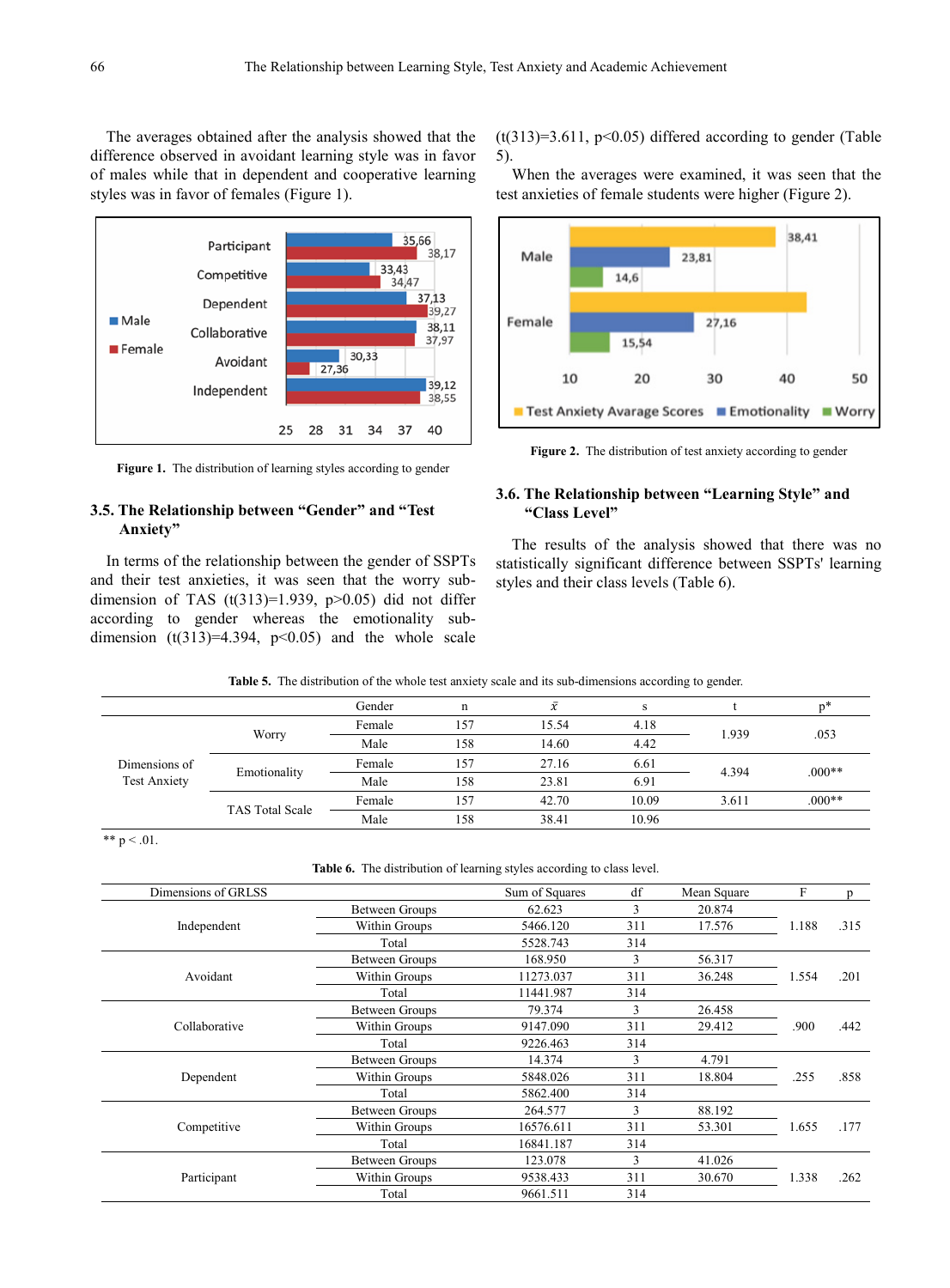|                                         |                  |                | Sum of Squares | df  | Mean Square | F     | p    |
|-----------------------------------------|------------------|----------------|----------------|-----|-------------|-------|------|
| <b>Dimensions</b><br>of Test<br>Anxiety |                  | Between Groups | 121.634        | 3   | 40.545      |       |      |
|                                         | Worry            | Within Groups  | 5742.829       | 311 | 18.466      |       | .089 |
|                                         |                  | Total          | 5864.463       | 314 |             |       |      |
|                                         |                  | Between Groups | 180.216        | 3   | 60.072      |       |      |
|                                         | Emotionality     | Within Groups  | 15024.400      | 311 | 48.310      | 1.243 | .294 |
|                                         |                  | Total          | 15204.616      | 314 |             |       |      |
|                                         |                  | Between Groups | 560.128        | 3   | 186.709     |       |      |
|                                         | <b>TAS Total</b> | Within Groups  | 35661.859      | 311 | 114.668     | 1.628 | .183 |
|                                         |                  | Total          | 36221.987      | 314 |             |       |      |

**Table 7.** The distribution of the whole TAS and its sub-dimensions according to class level.

## **3.7. The Relationship between "Class Level" and "Test Anxiety"**

With respect to this analysis, there was no statistically significant difference between SSPT's class levels and the whole TAS and its sub-dimensions (Table 7).

# **4. Discussion**

The variables in SSPTs' PIF (gender, class level and academic achievement score) and SSPTs' replies to GRLSS and TAS were examined in light of the literature.

While no significant relationship was found between SSPT's academic achievement levels and the whole TAS and its emotionality sub-dimension, a negative, low-level and significant relationship was found in the worry subdimension. With reference to related literature, while studies pointing out a negative relationship between the test anxiety and academic achievement in terms of the whole TAS existed in literature [25,29,56,74,76,88,90,91,93], some studies claimed that there was no relationship between test anxiety and academic achievement [19,47,71]. In parallel with the findings of some studies, it was also found in this study that the emotionality sub-dimension of TAS had more effect on academic achievement than the worry sub-dimension did [25,38,76,91]. This can indicate that as the academic achievement level increases, the SSPTs' test anxiety level in the worry sub-dimension decreases. That is, a decrease in test anxiety can positively affect SSPT's academic achievements. Accordingly, it can be stated that activities to decrease the SSPT's test anxieties can contribute to their academic achievements because SSPTs with high test anxiety levels may have difficulty in concentrating on the exams.

Upon analysis of the relationship between SSPTs' academic achievement levels and their learning styles, it can be concluded that students with independent, cooperative and dependent learning styles increased their academic achievement levels at low level; that participant learning style increased SSPTs' academic achievements moderately; and that avoidant learning style affected SSPTs'

academic achievements negatively and at low level. However, in the study by Hamidah and Sarina [46] in which GRLSS was used as the data collection tool, a significant relationship between cooperative learning style and academic achievement was found and it was stated that this learning style increased academic achievement. While many studies have stated that different learning styles positively affected students' academic achievements [e.g.,20,22,31,34,35,59,62,84], Busato, Prins, Elshout and Hamaker [9] concluded in their study that there was no significant relationship between academic achievement and learning styles.

The findings obtained with the analysis of GRLSS and TAS may indicate that having dependent, competitive and cooperative learning styles increases the points taken from the emotionality sub-dimension of TAS and that competitive learning style increases the worry subdimension of TAS, even if it does so at a low level. However, as stated in the previous section of the study, only the study by Hariri and Seadatee Shamir [47] examined the effect of learning styles on test anxiety while there were many studies examining the effects of many other variables on test anxiety. Kolb's Learning Style Inventory and Sarason Test Anxiety Questionnaire were used in their study and a negative relationship was found between learning styles and test anxiety. The difference between the two studies may result from the differences in sampling and scale. Therefore, it can be stated that further studies with different sampling and scales will contribute to the literature in terms of understanding the effects of learning styles on test anxiety better.

As for the relationship between gender and learning style, a statistically significant difference was observed in favor of males in avoidant learning style while the difference was in favor of females in dependent and cooperative learning styles. In the studies by Zelazek [92] and Hamidah and Sarina [46], it was concluded that gender did not affect learning styles. On the other hand, Zelazek [92] found that males and females had avoidant and cooperative learning styles respectively whereas Hamidah and Sarina [46] concluded that females achieved higher grades than males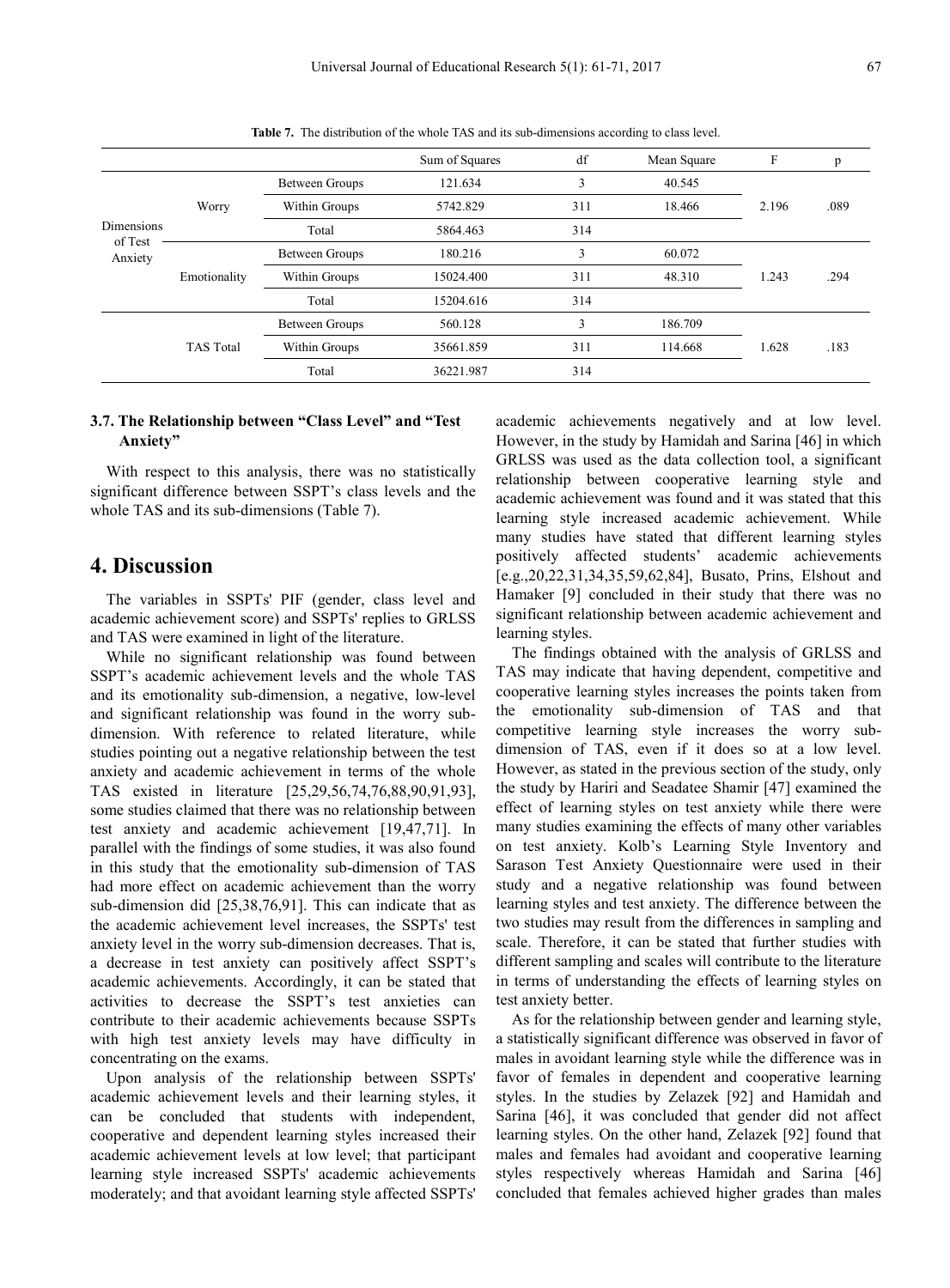in cooperative, dependent, competitive and participant learning styles, which may result from the difference in sampling. Similarly, Çaycı and Ünal [23] also found in their study that male and female students have different learning styles, which is a finding that complies with the findings of this study. It can be stated that in the education process, these findings can be used in forming not only the learning style but also the teaching process.

When the relationship was examined between gender and test anxiety of SSPTs, it was seen that the test anxieties of female students were higher than those of the male ones in the whole TAS and the emotionality sub-dimension. While studies exist claiming that there is no significant difference between gender and test anxiety [29,71,74], there are also some studies whose findings reveal that the test anxiety levels of female students are higher than those of the male students [18,39,52,89]. Such differences in the results of various studies show the necessity to conduct similar studies in different cultures with different samplings for the subject to be understood better.

The results of the analysis showed that there was no significant relationship between SSPTs learning styles and class levels, which may indicate that the education in different class levels has no impact on learning styles. This finding complies with the finding of the study by Piji Küçük [74]. Finally, no significant difference was observed between the class levels of SSPTs and TAS in general or its sub-dimensions. This finding complies with the finding of the study by DordiNejad et al. [29] which claims that there is no significant relationship between test anxiety and class level.

# **5. Recommendations**

In light of the findings of this study, recommendations for further studies are the following:

- SSPT consists of the study group of this study. Conducting a similar study with pre-service teachers from different departments could considerably contribute to literature in terms of understanding the relationship of field education specifically with learning styles and test anxiety.
- With reference to the opinion that an assessment of whether learning occurs must be through testing, the importance of tests in education has been gradually increasing and the success of students in exams has become a determinant not only for one lesson but also for certain life decisions [36]. Therefore, testing the effects of different variables with different samplings on test anxiety is thought to be useful for activities aiming to minimize students' test anxiety.

As learning styles focus on different dimensions of learning, it can be stated that dealing with the issue through various learning style scales could be useful in terms of testing the efficiency of learning styles on both test anxiety

and academic success.

# **REFERENCES**

- [1] Albayrak Kaymak, D. (1987). Sınav kaygısı envanterinin Türkçe formunun oluşturulması ve güvenirliği. [The development and reliability of the Turkish form of the test anxiety inventory.] *Psikoloji Dergisi*, *6*(21), 55–62.
- [2] Angrist, J. D., & Lavy, V. (1999). Using Maimonides' rule to estimate the effect of class size on scholastic achievement. *The Quarterly Journal of Economics*, *114*(2), 533–575.
- [3] Aşçı, M., Işlak, O., & Güler, Ş. (2015). Yükseköğretim programlarının sınama durumlarında kullanılan ölçme araçlarının öğrencilerin sınav kaygıları üzerine etkileri Celal Bayar Üniversitesi eğitim fakültesi örneği. [The effects of evaluation instruments used for assessment and measurement at higher education on students' exam anxiety the example of the faculty of education at Celal Bayar University.] *Celal Bayar Üniversitesi Sosyal Bilimler Dergisi*, *13*(4), 185–198.
- [4] Ayrancı, E., & Öge, E. (2011). Bir vakıf üniversitesindeki öğrencilerin sınav kaygısı hakkında araştırma. [Research on test anxiety of students in a private university.] *Dumlupınar Üniversitesi Sosyal Bilimler Dergisi*, *30*, 87–102.
- [5] Azhar, M., Nadeem, S., Naz, F., Perveen, F., & Sameen, A. (2013). Impact of parental education and socio-economic status on academic achievements of university students. *International Journal of Academic Research and Reflection*, *1*(3), 25–33.
- [6] Barlow, D. H. (2002). *Anxiety and its disorders: The Nature and treatment of anxiety and panic*. New York: Guilford Press.
- [7] Barrows, J., Dunn, S., & Lloyd, C. A. (2013). Anxiety, selfefficacy, and college exam grades. *Universal Journal of Educational Research*, *1*(3), 204–208.
- [8] Burns, D. J. (2004). Anxiety at the time of the final exam: Relationships with expectations and performance. *Journal of Education for Business*, 119–124.
- [9] Busato, V. V., Prins, F. J., Elshout, J. J., & Hamaker, C. (2000). Intellectual Ability, learning style, personality, achievement motivation and academic success of psychology students in higher education. *Personality and Individual Differences*, *29*(6), 1057–1068.
- [10] Bushman, B. J., Vagg, P. R., & Spielberger, C. D. (2005). Culture and gender factors in the structure of the test anxiety inventory: A Meta-analysis. In Charles D. Spielberger and Irwin G. Sarason (Ed.), *Stress and Emotion: Anxiety, Anger and Curiosity*, (pp.77-96), Volume 17, NY, USA: Routledge.
- [11] Büyüköztürk, Ş. (2008). *Sosyal bilimler için veri analizi el kitabı*. [Data analysis handbook for social sciences.] (9th. Ed). Ankara, Turkey: Pegem Akademi.
- [12] Caldas, S. J., & Bankston, C. (1997). Effect of school population socioeconomic status on individual academic achievement. *The Journal of Educational Research*, *90*(5), 269–277.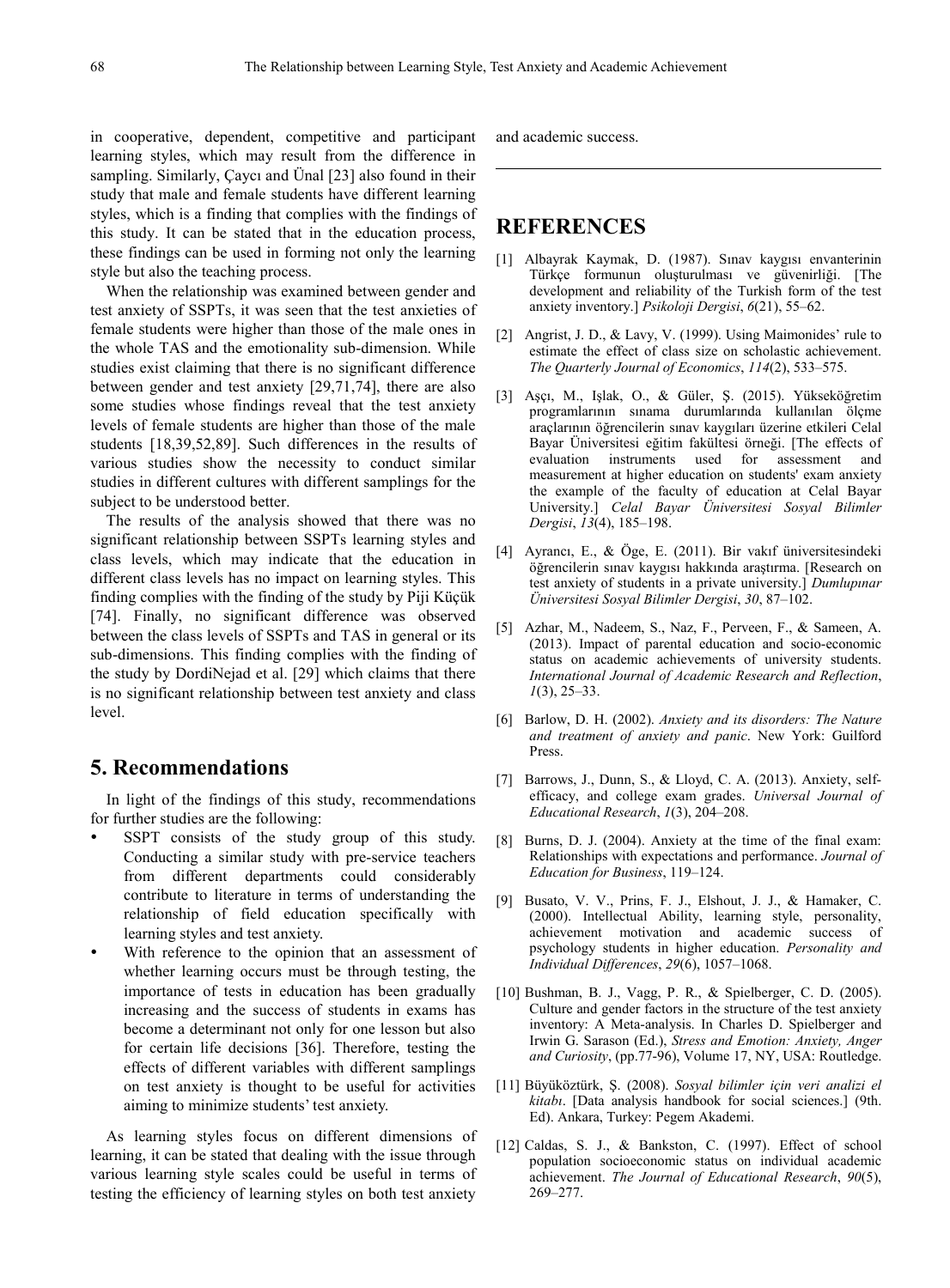- [13] Cano, J. (1999). The relationship between learning style, academic major, and academic performance of college students. *Journal of Agricultural Education*, *40*(1), 30–37.
- [14] Cano, J., & Garton, B. L. (1994). The relationship between agriculture pre-service teachers' learning styles and performance in a methods of teaching agriculture course. *Journal of Agricultural Education*, *35*(2), 6–10.
- [15] Cassady, J. C., & Johnson, R. E. (2002). Cognitive test anxiety and academic performance. *Contemporary Educational Psychology*, *27*, 270–295.
- [16] Cassidy, S. (2012). Intellectual styles: Measurement and assessment. In L. Zang, R. J. Sternbergand S. Rayner (Ed.), *Handbook of Intellectual Styles: Preferences in Cognition, Learning, and Thinking*, (pp. 67–89), NY, USA: Springer Publishing.
- [17] Cesur, M. O., & Fer, S. (2009). What is validity and reliability study of learning style survey? *Journal of Theory and Practice in Education*, *5*(2), 289–315.
- [18] Chapell, M. S., Blanding, Z. B., Silverstein, M. E., Takahashi, M., Newman, B., Gubi, A., & McCann, N. (2005). Test anxiety and academic performance in under grade and graduate students. *Journal of Educational Psychology*, *97*(2), 268–274.
- [19] Cheraghian, B., Fereidooni-Moghadam, M., Baraz-Pardejani, S., & Bavarsad, N. (2008). Test anxiety and its relationship with academic performance among nursing students. *Knowledge & Health*, *3*(3-4), 25–29.
- [20] Chowhan, S. (2013). Academic performance of engineering students: The role of abilities & learning style. *International Scholarly and Scientific Research & Innovation*, *7*(1), 308– 314.
- [21] Chun-Shih, C., & Gamon, J. A. (2002). Relationships among learning strategies, patterns, styles and achievement in webbased courses. *Journal of Agricultural Education*, *43*(4), 1– 11.
- [22] Collinson, E. (2000). A Survey of elementary students' learning style preferences and academic success. *Contemporary Education*, *71*(4), 42–46.
- [23] Çaycı, B., & Ünal, E. (2007). Sınıf öğretmeni adaylarının sahip oldukları öğrenme stillerinin çeşitli değişkenlere göre incelenmesi. [Investigation of the classroom teachers' learning styles in terms of several variables.] *Bilim, Eğitim ve Düşünce Dergisi*, *7*(3), 1–16. Retrieved from http://www.universite-toplum.org/text.php3?id=328.elenk. Accessed 22April 2015.
- [24] Deb, S., Strodl, E., & Sun, J. (2014). Academic-related stress among private secondary school students in India. *Asian Education and Development Studies*, 3(2), 118–134.
- [25] Deffenbacher, J. L., Deitz, S. R., & Hazaleus, S. L. (1981). Effects of humor and test anxiety on performance, worry, and emotionality in naturally occurring exams. *Cognitive Therapy and Research*, *5*(2), 225–228.
- [26] Den Brok, P., Brekelmans, M., & Wubbels, T. (2004). Interpersonal teacher behavior and student outcomes. *School Effectiveness and School Improvement*, *15*(3-4), 407–442.
- [27] Deveci, T. (2013). Adaptation of social interaction learning styles by freshman engineering students in communication

courses. *Yüksek Öğretim Dergisi, 3*(3)*,* 121-128.

- [28] Diaz, D. P., & Cartnal, R. B. (1999). Students' learning styles in two classes: online distance learning and equivalent oncampus. *College Teaching*, *47*(4), 130–135.
- [29] DordiNejad, F. G., Hakimi, H., Ashouri, M., Dehghani, M., Zeinali, Z., Daghighi, M. S., & Bahrami, N. (2011). On the relationship between test anxiety and academic performance. *Procedia Social and Behavioral Sciences*, *15*, 3774–3778.
- [30] Dunn, R. (1984). Learning Style: State of the Science. *Theory into Practice*, 23(1), 10–19.
- [31] Dunn, R. S., & Dunn, K. J. (1979). Learning styles/teaching styles: should they…can they…be matched? *Educational Leadership*, *36*(4), 238–244.
- [32] Dunn, R., & Griggs, S. (1998). Multiculturalism and learning style: Teaching and counseling adolescents. (2nd Ed.). Westport, USA: Praeger.
- [33] Dunn, R., DeBello, T., Brennan, P., Krimsky, J., & Murrain, P. (1981). Learning style research define differences differently. *Educational Leadership*, *38*, 372–375.
- [34] Dunn, R., Griggs, S. A., Olson, J., Beasley, M., &Gorman, B. S. (1995). A Meta-analytic validation of the Dunn and Dunn model of learning style preferences. *The Journal of Educational Research*, *88*, 353–362.
- [35] Dunn, R., Honigsfeld, A., Doolan, L. S., Bostrom, L., Russo, K., Schiering, M. S., Suh, B., & Tenedero, H. (2009). Impact of learning-style instructional strategies on students' achievement and attitudes: perceptions of educators in diverse institutions. *The Clearing House: A Journal of Educational Strategies, Issues and Ideas*, *82*(3), 135–140.
- [36] Elçin Boyacıoğlu, N., & Küçük, L. (2011). Ergenlikte mantık dışı inançlar sınav kaygısını nasıl etkiliyor? [How do irrational beliefs affect test anxiety during adolescence?] *Journal of Psychiatric Nursing*, *2*(1), 40–45.
- [37] Eret, E., Gokmenoglu, T., & Engin-Demir, C. (2013). A review of research on educational theories and approaches affecting student's achievement: 1990-2011. *Elementary Education Online*, *12*(3), 687–700.
- [38] Ergene, T. (2011). The Relationships Among Test Anxiety, Study Habits, Achievement, Motivation and Academic Performance Among Turkish High School Students. *Education and Science*, *36*(160), 320–330.
- [39] Everson, H. T. Millsap, R. E., & Rodriguez, C. M. (1991). Isolating gender differences in test anxiety: A confirmatory factor analysis of the test anxiety inventory. *Educational and Psychological Measurement*, *51*, 243–251.
- [40] Felder, R. M., & Spurlin. J. (2005). Applications, reliability and validity of the index of learning styles. *International Journal of Engineering Education*, *21*(1), 103–112.
- [41] Fortuin, J., van Geel, M., & Vedder, P. (2016). Peers and academic achievement: A longitudinal study on selection and socialization effects of in-class friends. *The Journal of Educational Research*, 109(1), 1–6.
- [42] Ganyaupfu, E. M. (2013). Teaching methods and students' academic performance. *International Journal of Humanities and Social Science Invention*, *2*(9), 29–35.
- [43] Geary, W. T., & Sims, R. R. (1995). Adapting Faculty and Student Learning Styles: Implications for Accounting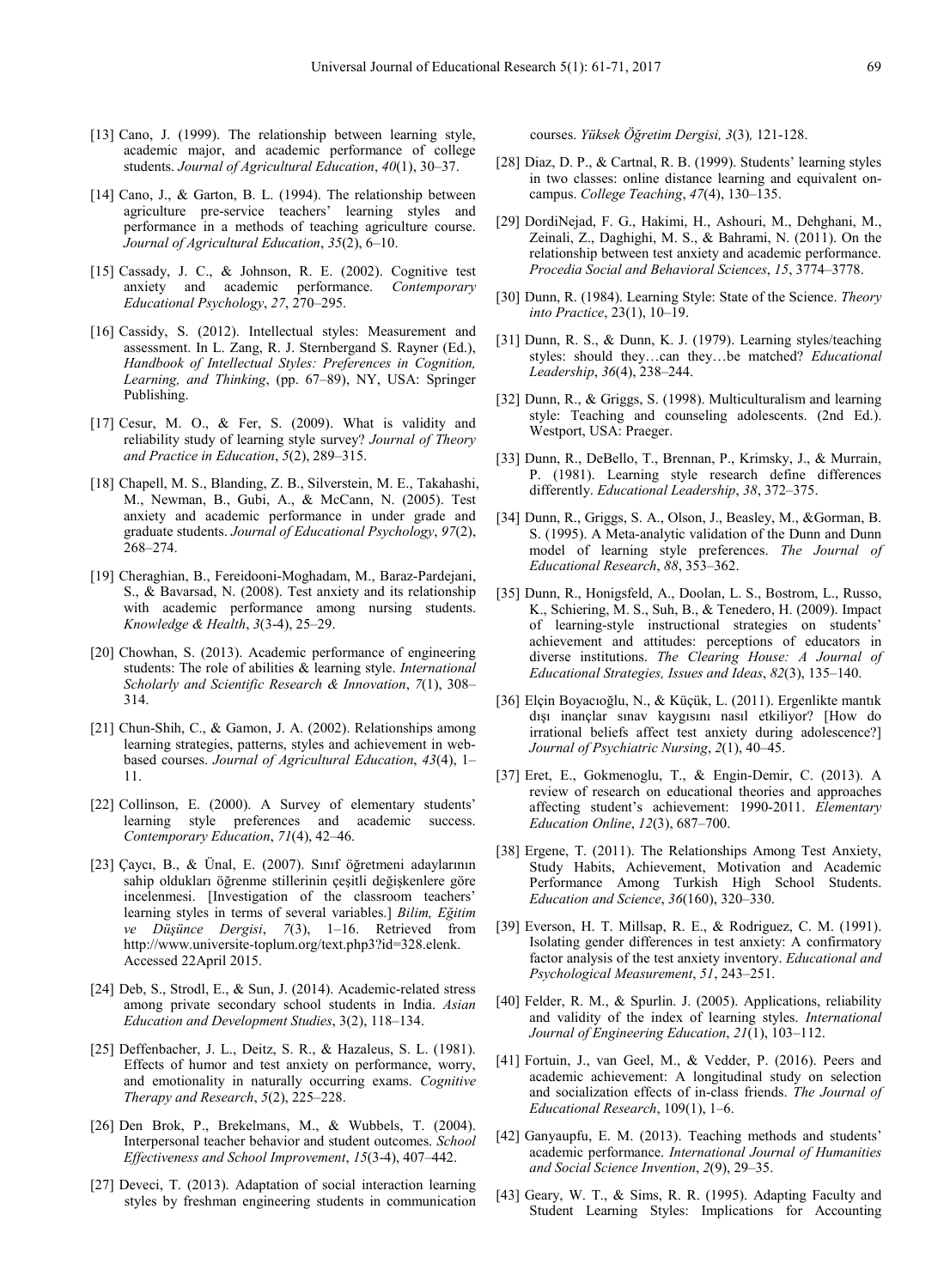Education. In Ronald R. Sims and Serbrenia J. Sims (Ed.), *The importance of learning styles: Understanding the implications for learning, course design, and education*, (pp.111–127). Westport, USA: Greenwood Publishing.

- [44] Gregorc, A. F. (1979). Learning/teaching styles: Potent forces behind them. *Educational Leadership*, *36*(4), 234–236.
- [45] Gülbahar, Y. (2005). Öğrenme stilleri ve teknoloji. [Learning styles and technology.] *Education and Science*, 30(138), 10– 17.
- [46] Hamidah, J. S., & Sarina, M. N. (2009). The social interaction learning styles of science and social science students. *Asian Social Science*, *5*, 58–64.
- [47] Hariri, S. A., & Seadatee Shamir, A. (2014). Self-directing skills, metacognitive beliefs, learning styles and exam anxiety in state high school students. *International Journal of Education and Applied Sciences*, *1*(7), 334–342.
- [48] Hashmat, S., Hashmat, M., Amanullah, F., & Aziz, S. (2008). Factors causing exam anxiety in medical students. *Journal of Pakistan Medical Association*, *58*(4), 167–170.
- [49] Hawk, T. F., & Shah A. J. (2007). Using learning style instruments to enhance student learning. *Decision Sciences Journal of Innovative Education*, *5*(1), 1–19.
- [50] Heyneman, S. P. (2005). Student background and student achievement: What is the right question? *American Journal of Education*, *112*(1), 1–9.
- [51] Hickcox, L. K. (1995). Learning styles: A survey of adult learning style inventory models. In Ronald R. Sims and Serbrenia J. Sims (Eds.), *The Importance of learning styles: Understanding the implications for learning, course design, and education* (pp. 25–48). USA: Greenwood Publishing.
- [52] Hong, E., & Karstensson, L. (2002). Antecedents of state test anxiety. *Journal of Contemporary Educational Psychology*, *27*(2), 348–367, 2002.
- [53] Joy, S. & Kolb, D. A. (2009). Are there cultural differences in learning style? *International Journal of Intercultural Relations*, *33*, 69–85.
- [54] Karasar, N. (2012). *Bilimsel araştırma yöntemi*. [*Scientific research method*.] (23th Ed.). Ankara, Turkey: Nobel Yayıncılık.
- [55] Kaya, M. F. (2015). Sosyal bilgiler öğretmenlerinin başarı algılarının belirlenmesine yönelik nitel bir çalışma. [A qualitative research on determination of social studies teachers' perceptions of success.] *Turkish Studies*, *10*, 563– 584.
- [56] Khalaila, R. (2015). The relationship between academic selfconcept, intrinsic motivation, test anxiety, and academic achievement among nursing students: mediating and moderating effects. *Nurse Education Today*, *35*, 432–438.
- [57] Klein, J. (2001). Attention, scholastic achievement and timing of lessons. *Scandinavian Journal of Educational Research*, *45*(3), 301–309.
- [58] Kolb, A. Y., & Kolb, D. A. (2005). Learning styles and learning spaces: enhancing experiential learning in higher education. Academy of Management Learning and Education, *4*(2), 193–212.
- [59] Kvan, T., & Jia, Y. (2005). Students' learning styles and their correlation with performance in architectural design studio.

*Design Studies*, *26*(1), 19–34.

- [60] Lacour, M., & Tissington, L. D. (2011). The effects of poverty on academic achievement. *Educational Research and Reviews*, *6*(7), 522–527.
- [61] Lufi, D., Okasha, S., & Cohen, A. (2004). Test anxiety and its effect on the personality of students with learning disabilities. *Learning Disability Quarterly*, *27*, 176–184.
- [62] Lynch, T. G., Woelfl, N. N., Steele, D. J., & Hanssen, C. S. (1998). Learning style influences student examination performance. *The American Journal of Surgery*, *176*(1), 62– 66.
- [63] Martin, A. (2002). Motivation and academic resilience: Developing a model for student enhancement. *Australian Journal of Education*, *46*(1), 34–49.
- [64] McDonald, S. A. (2001). The prevalence and effects of test anxiety in school children. *Educational Psychology*, *21*(1), 89–101.
- [65] Momanyi, J. M., Too, J., & Simiyu, C. (2015). Effect of students' age on academic motivation and academic performance among high school students in Kenya. *Asian Journal of Education and e-Learning*, *3*(5), 337–342.
- [66] Monks, J., & Schmidt, R. (2010). The impact of class size and number of students on outcomes in higher education. [Electronic version]. Retrieved fromhttp://digitalcommons.il r.cornell.edu/workingpapers/114/.
- [67] Mota, D., Reis, L. P., & Carvalho, C. V. (2014). Cross-Artefacts for the Purpose of Education. In Edited by Álvaro Rocha, Ana Maria Correia, Felix B. Tan and Karl. A Stroetmann (Ed.), *New perspectives in information systems and technologies*, Vol. 2- Advances in Intelligent Systems and Computing Series, (pp. 487–496). Vol. 276, London, UK: Springer.
- [68] Moussa, N. M. (2014). The importance of learning styles in education. *Institute for Learning Styles Journal*, *1*, 19–27.
- [69] Mutlu, M. (2008). Eğitim fakültesi öğrencilerinin öğrenme stilleri. [Learning styles of education faculty students.] *Kazım Karabekir Eğitim Fakültesi Dergisi*, *17*,1–21.
- [70] NCSS "National Council for the Social Studies" (1994). National Curriculum Standards for Social Studies: Executive Summary. Retrieved from http://www.socialstudies.org/stan dards/execsummary.
- [71] Ndirangu, G. W., Muola, J. M., Kithuka, M. R., & Nassiuma, D. K. (2010). An investigation of the relationship between test anxiety and academic performance in secondary schools in Nyeri district, Kenya. *Global Journal of Educational Research*, *8*(1/2), 1–7.
- [72] Öner, N. (1990). *Sınav kaygısı envanteri el kitabı*. [*Handbook of test anxiety inventory*.] İstanbul, Turkey: Yöret Vakfı Yayını.
- [73] Öner, N. (2006). *Türkiye'de kullanılan psikolojik testlerden örnekler: Bir başvuru kaynağı*. [*Examples of psychological tests used in Turkey: An application reference*.] (2nd Ed.). İstanbul: Boğaziçi Üniversitesi Yayınevi.
- [74] Piji Küçük, D. (2010). Müzik öğretmeni adaylarının sınav kaygısı, benlik saygısı ve çalgı başarıları arasındaki ilişkinin incelenmesi. [Assessment of relation between test anxiety,